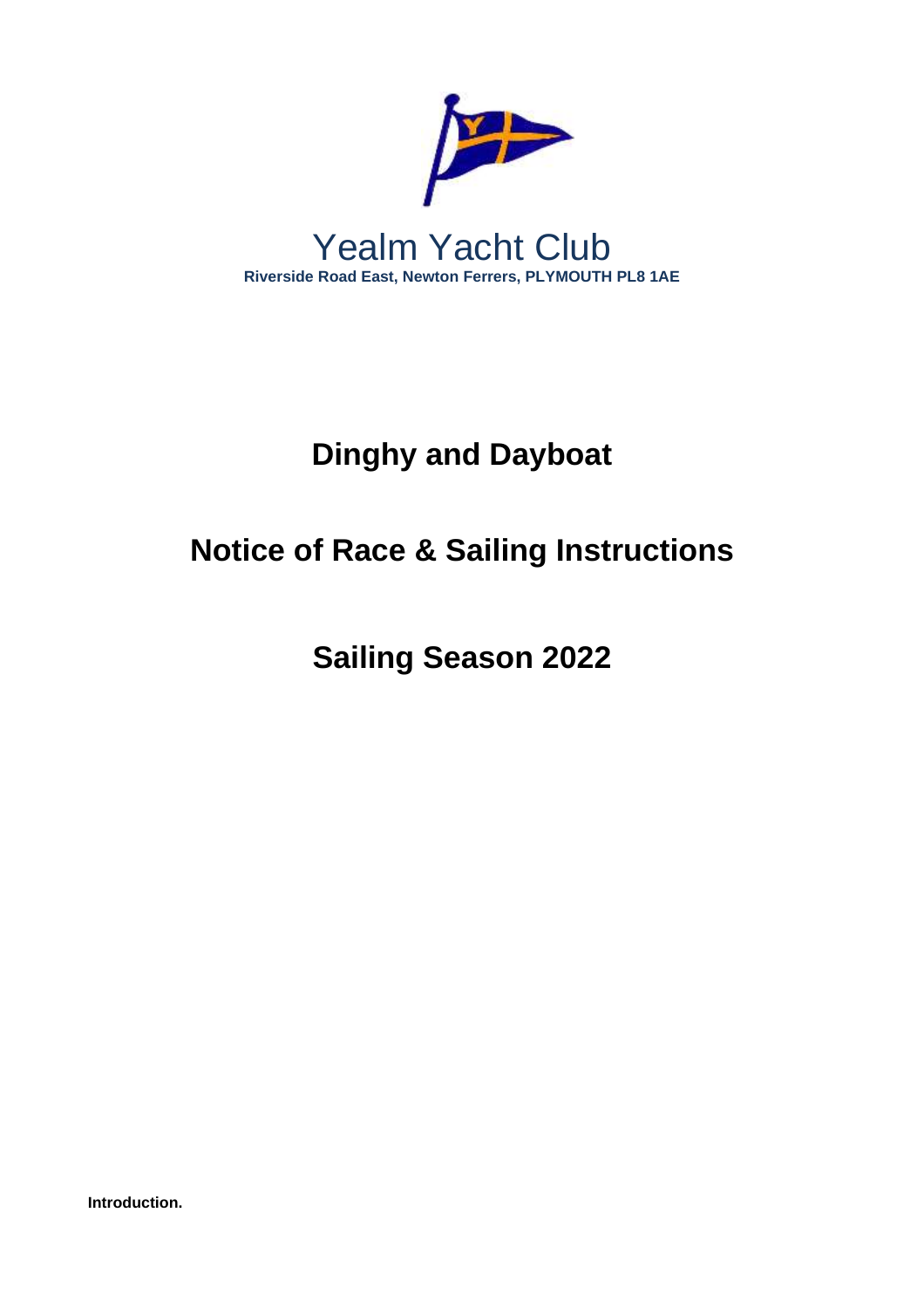This document provides a combined Notice to Race and Sailing Instructions for all Yealm Yacht Club (YYC) Dinghy and Dayboat racing for the 2022 season in one document. It covers dinghy and dayboat racing from the YYC Newton Creek line or from a Committee Boat in the Yealm River, or Wembury Bay. It also provides some special instructions only relevant to the open Wednesday Night Series.

Information regarding the details of each race which starts from the YYC Newton Creek line will be posted on the YYC Starters Hut Notice Board in advance of the race.

The responsible body for these Instructions is the Yealm Yacht Club Sailing Committee as amended for each individual race by the Race Officer for the race.

#### **Schedule of Races**

## **Dinghy, Devon Yawl and Dayboats Races**

**Wed 18th May- Wed 14th Sept 1830 Devon Yawl Series and Handicap Dayboat Series**

**Dinghy events for the year will be announced later. Please watch the YYC website and notice boards for details.**

#### **1.0 Rules.**

1.1 The racing will be governed by the rules as defined in *The Racing Rules of Sailing (RRS) 2021- 2024 (See the 'World Sailing' website)*.

1.2 From 2021, the following *RRS* applicable to dinghies and dayboats have been changed or amended from the previous edition:

*Rule 50.1(b Rule 43.1(b) Rule 55 Rule 63.1 Rule 64.3*

1.3 From 2021, the following *RRS* have been changed or are amended for Devon Yawls in YYC Races: *Rule 50.1(b)* – A competitor's clothing and equipment of up to 10Kg is allowable in a Devon Yawl under the Class Rules. *Rules 21.1, 29.1, 30 and 44.*2 - For the purposes of the definition of "Start" and "Finish" and *Rules*

*21.1, 29.1, 30 and 44.2 of the RRS* (but not any other rules) the term "hull" includes a boat's bowsprit in its normal position.

1.4 Competitors shall abide by the by-laws of the Yealm Harbour Authority and where applicable of the Port of Plymouth.

### **2.0 Notices to Competitors.**

2.1 Notices to Competitors will be posted on the YYC Starters Hut Notice Board at the YYC or the Notice Board in the YYC clubhouse.

### **3.0 Changes to Sailing Instructions.**

3.1 Any change to the Sailing Instructions will be posted on the YYC Starting Hut Notice Board or the Notice Board in the YYC clubhouse.

#### **4.0 Signals Made Ashore.**

4.1 If signals are made ashore, they will be displayed from the YYC Flagstaff or for races starting in Wembury Bay at Yealm Steps.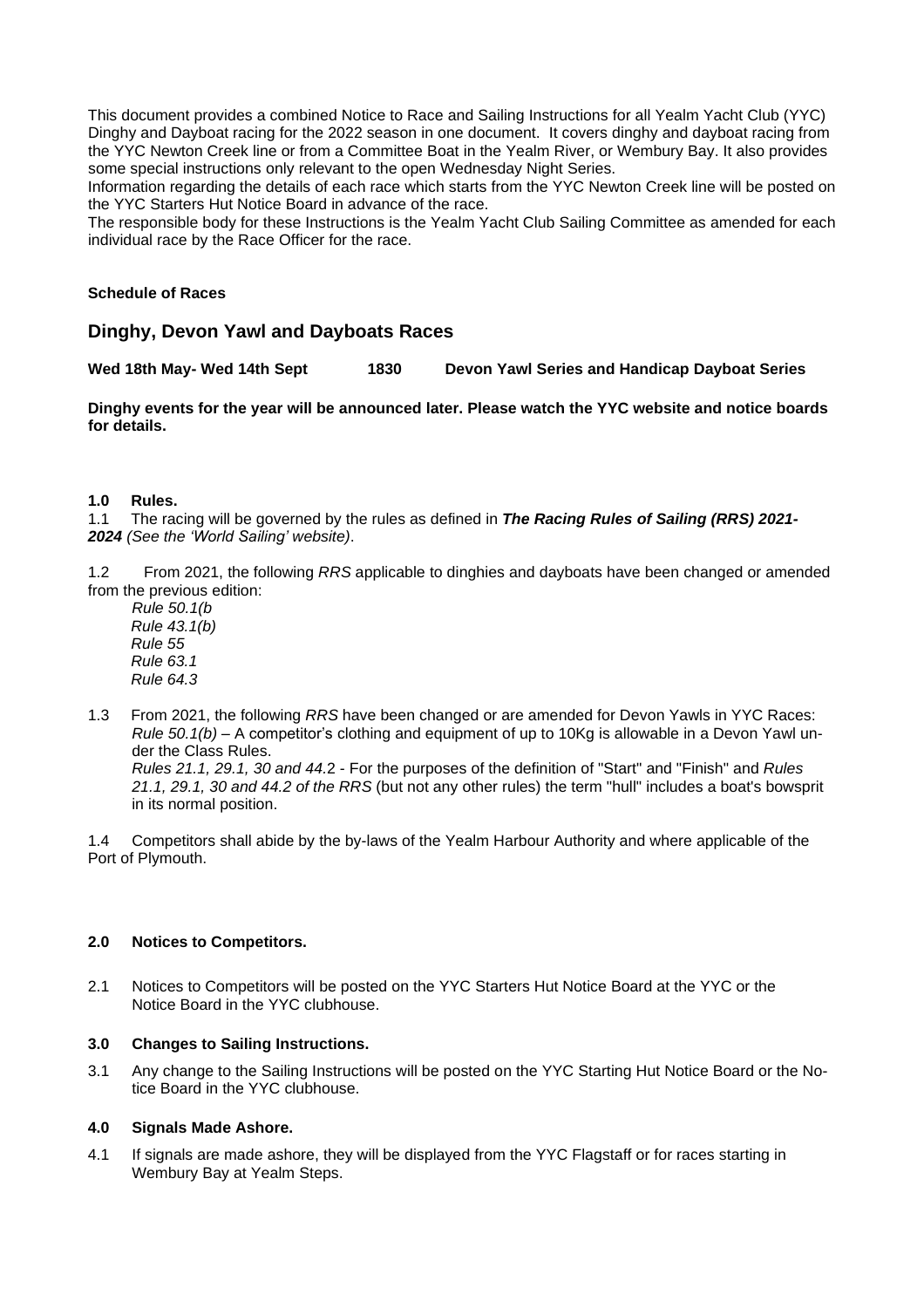#### **5.0 Schedule, Classes and Flags.**

5.1 The dinghy, Devon Yawl and dayboat races will take place in accordance with the **Schedule of Races** above.

5.2 When required the Handicap System to be used is the Portsmouth Yardstick.

5.3 Class Flags and Warning Signals will be displayed on the YYC flagstaff or Committee Boat:

| <b>Class</b> | <b>Flag</b>              |  |
|--------------|--------------------------|--|
| Laser        | Flag L                   |  |
| Devon Yawl   | <b>Numeral Pennant 3</b> |  |
| Handicap     | Flag H                   |  |

- 5.7 Each boat shall comply with the measurements and class rules as appropriate to the class of boat concerned. The YYC reserves the right to measure any boat before or after any race and at any point during a series. Competitors are advised to check that their equipment complies with class rules as there may be an inspection.
- 5.8 The Wednesday Night Series is open to Devon Yawls and seaworthy dinghies/ dayboats. If there are any concerns about eligibility, they should be addressed to the Wednesday Night Sailing Sub-Committee.
- 5.9 The Wednesday Night Series boats shall be kept at their appointed places on the river between races of the series.

#### **6.0 Racing Area, Marks and Courses.**

- 6.1 There are two Racing Areas:
	- River Yealm and Newton Creek.
	- Wembury Bay.
- 6.2 The buoys and marks to be used for each race and the port/starboard side to be rounded will be displayed on the YYC Starters Hut Notice Board and/or the Committee Boat. From the Committee Boat the direction of rounding marks will be indicated by a red (marks to port) or green (marks to starboard) flag.

#### **7.0 Start.**

.

- 7.1 Races will be started by using *RRS 26* with the warning signal made 5 minutes before the starting signal.
- 7.2 YYC Newton Creek Starting Line. The Starting Line will be between the YYC Starting Line Pole and an Outer Distance Mark (ODM) (if present).
- 7.3 Committee Boat Starting Line. The Starting Line will be between a distinguishable pole flying an orange flag on the Committee Boat and an ODM (If present).
- 7.4 A hooter/horn will be used for sound signals. If this is not available a whistle or other suitable sound will be used.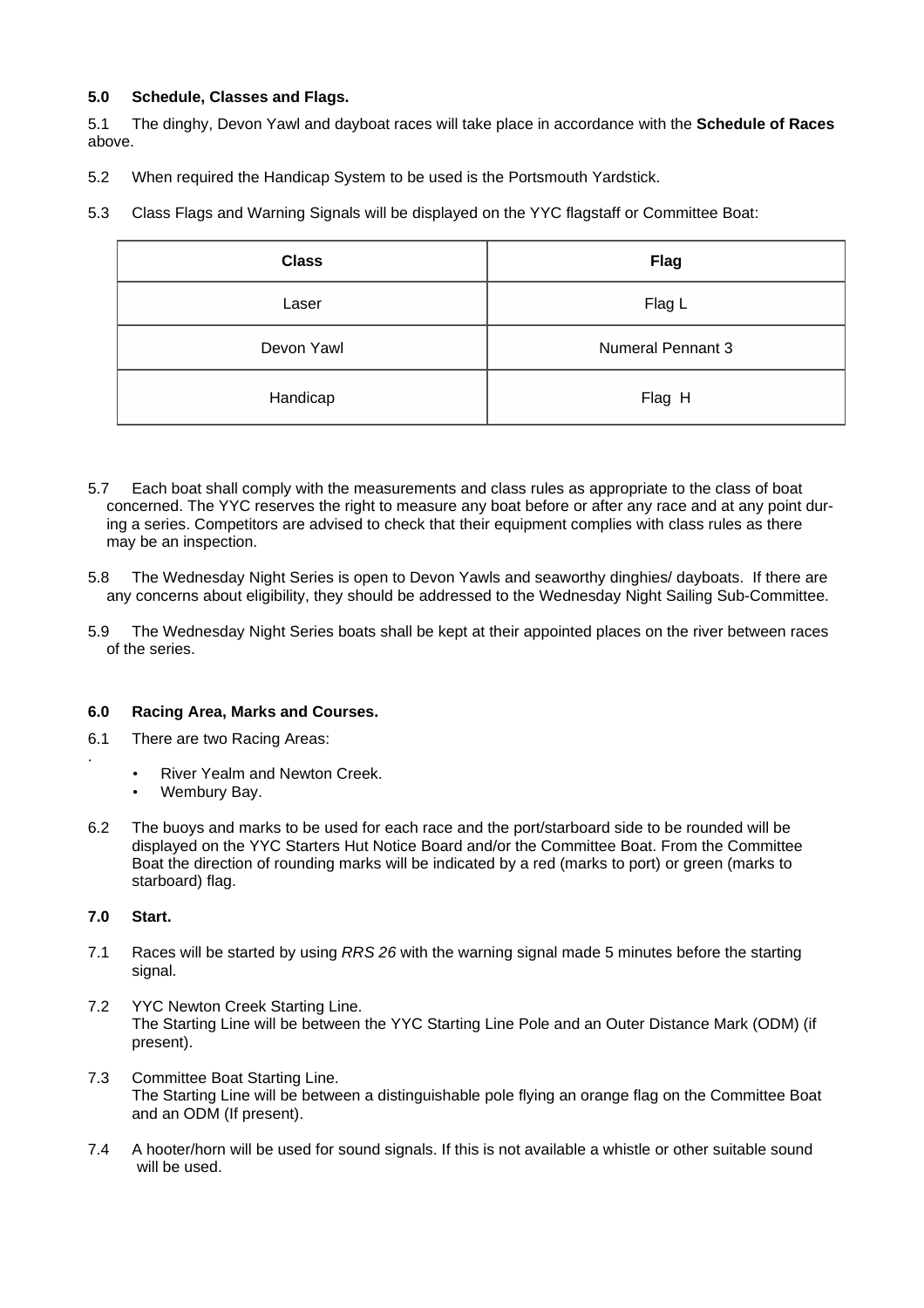- 7.5 Prior to the warning signal all boats shall report their entry to the Race Officer at the YYC Starters Hut or the Committee Boat.
- 7.6 In accordance with *RRS 29*, Flag X will be displayed in the event of an individual recall with a second short sound signal and flown until all boats have complied with *RRS 29.1.* A general re-call will be indicated by two sound signals and the display of the First Substitute Flag. Another sound signal will be made on lowering this flag and the Warning Signal made one minute later.

#### **8.0 Finish.**

- 8.1 The Finish Line will be as indicated on the course instructions.
- 8.2 A hooter/horn will be used for sound signals. If this is not available a whistle or other suitable sound will be used.
- 8.3 Boats racing should be particularly vigilant for a shorten course instruction when approaching the YYC Starting Line or the Committee Boat.

#### **9.0 Time Limits and Target Times.**

9.1 Target Times for each race will be agreed between participants and the Race Officer. Time limit for the Wednesday Night Series will be 2000 unless otherwise advised by the Race Officer.

#### **10.0 Penalties, Protests and Requests for Redress.**

- 10.1 A boat may take a One Turn Penalty only when she may have broken one or more of the *RRS Part 2* in an incident while racing. This changes the *RRS Section 4 Rule 44.2*.
- 10.2 A boat over the start line at the start (therefore On the Course at the Start OCS) and failing to return and re-cross the start line may at the discretion of the Race Officer have a position penalty imposed of an additional twenty percent to her actual finishing position rather than being marked OCS. For example: such a boat finishing first out of ten finishers may be awarded third place.
- 10.3 Although non club members may on occasions participate, these are essentially Club Sailing Events and there will be no protests in accordance with *RRS Section* 5. If there is an incident where the participants feel strongly then the Race Officer, or another Designated Person, will act as the arbitrator. The Race Officer's/ Designated Person's decision will be final and there is no further redress on the dispute.
- 10.4 In any event, for any on the water dispute, Competitors shall comply with the requirements of *RRS Rule 61.1* informing the protestee, if they intend to bring the dispute to the notice of the Race Officer.

#### **11.0 Safety.**

- 11.1 All dinghy and dayboat crews shall wear personal flotation devices, except briefly while changing or adjusting clothing or personal equipment. *RRS Rule 40* is deemed to be in effect even though Code Flag Y is not flown. This changes *RRS Rule 40*.
- 11.2 The Safety Officer for the race, if present, on the water in the Patrol Boat designated as Safety 1 is responsible for controlling the other Patrol Boats (designated Safety 2, etc,), allocating their patrol areas and reacting to any boat requests for assistance or emergencies. The Safety Officer shall liaise with and be under the overall direction and guidance of the Race Officer.
- 11.3 For dinghies racing outside the Sand Bar two Patrol Boats must be used. One of those boats may be the Committee Boat. In light conditions and small fleets one Patrol Boat containing the Race Officer and Safety Officer, if present, may be adequate.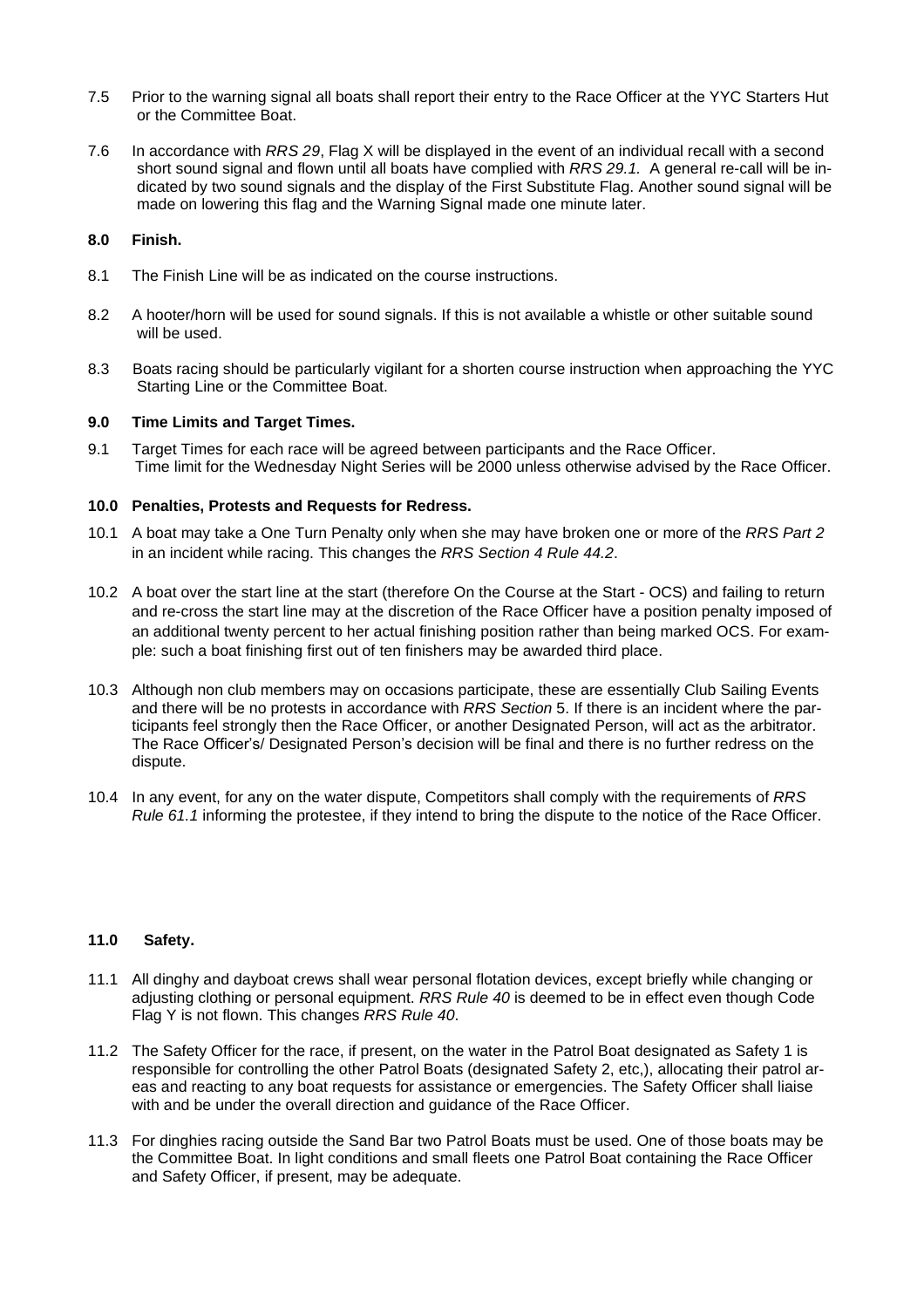- 11.4 Competitors and Patrol Boats are to note the use of the term Code Red, used in communications, that signifies a serious emergency has arisen and that the Crisis Management Plan is being followed. All Patrol Boats are to carry a copy of the Crisis Management Plan.
- 11.5 A boat that retires from a race shall notify the Race Management Team as soon as possible. This can be reported through one of the Patrol Boats or direct to the Committee Boat. The Race Management Team will also be monitoring boats completing each lap of the race.
- 11.6 Dinghy racing will not generally be started and courses may be shortened in wind speeds forecast or rising to a steady force 5 (17-21 knots). This will depend on wind direction and sea state. The Race Officer will consult the dayboat fleet before starting a race in force 5 or above.

#### **12.0 Radio Communication.**

- 12.1 Except in an emergency, a boat shall neither make radio transmissions while racing nor receive radio communications which are not available to all boats. This restriction also applies to mobile telephones.
- 12.2 The Race Officer, Safety Officer and Patrol Boats will communicate on VHF CH 72.

#### **13.0 Scoring and Prizes**

- 13.1 Save as modified below, the scoring system uses the Low Point System (as described in *Appendix A of the RRS)* as follows:
	- (a) When fewer than 5 races have been completed a boat's series score will be the total of her race scores;
	- (b) When 5 races have been completed, a boat's series score will be the total of her race scores excluding her worst score;
	- (c) When 10 races have been completed, a boat's series score will be the total of her race scores excluding her 2 worst scores; and,
	- (d) When 15 or more races have been completed, a boat's series score will be the total of her race scores excluding her 3 worst scores.
- 13.2 For the Wednesday Night Series, a boat may be helmed by a person other than the Skipper/ Helm or Declared Crew as stated on the entry form in no more than two races in the series. The scores for the third and any subsequent races helmed in such a way shall not be counted. Whenever a person different to the Skipper/ Helm or Declared Crew is helming the boat that fact shall be reported to the Race Officer in the Committee Boat.
- 13.3 For the Wednesday Night series prizes will be awarded as follows: Bobtail trophy, ½ model, pin, sheave, crutch, jammer, broken knee and others depending on the numbers and classes of boat which participate. At the discretion of the Wednesday Night Sailing Sub-Committee a mini series of 6 races with one discard may be declared within the series and prizes awarded for that mini series.

#### **14.0 Risk Statement.**

14.1 *Rule 3 of the RRS* states:

'The responsibility for a boat's decision to participate in a race or to continue racing is hers alone.

Sailing is by its nature an unpredictable sport and therefore inherently involves an element of risk. By taking part in an event, each competitor agrees and acknowledges that:

- (a) They are aware of the inherent element of risk involved in the sport and accept responsibility for the exposure of themselves, their crew and their boat to such inherent risk whilst taking part in any event;
- (b) They are responsible for the safety of themselves, their crew, their boat and their other property whether afloat or ashore;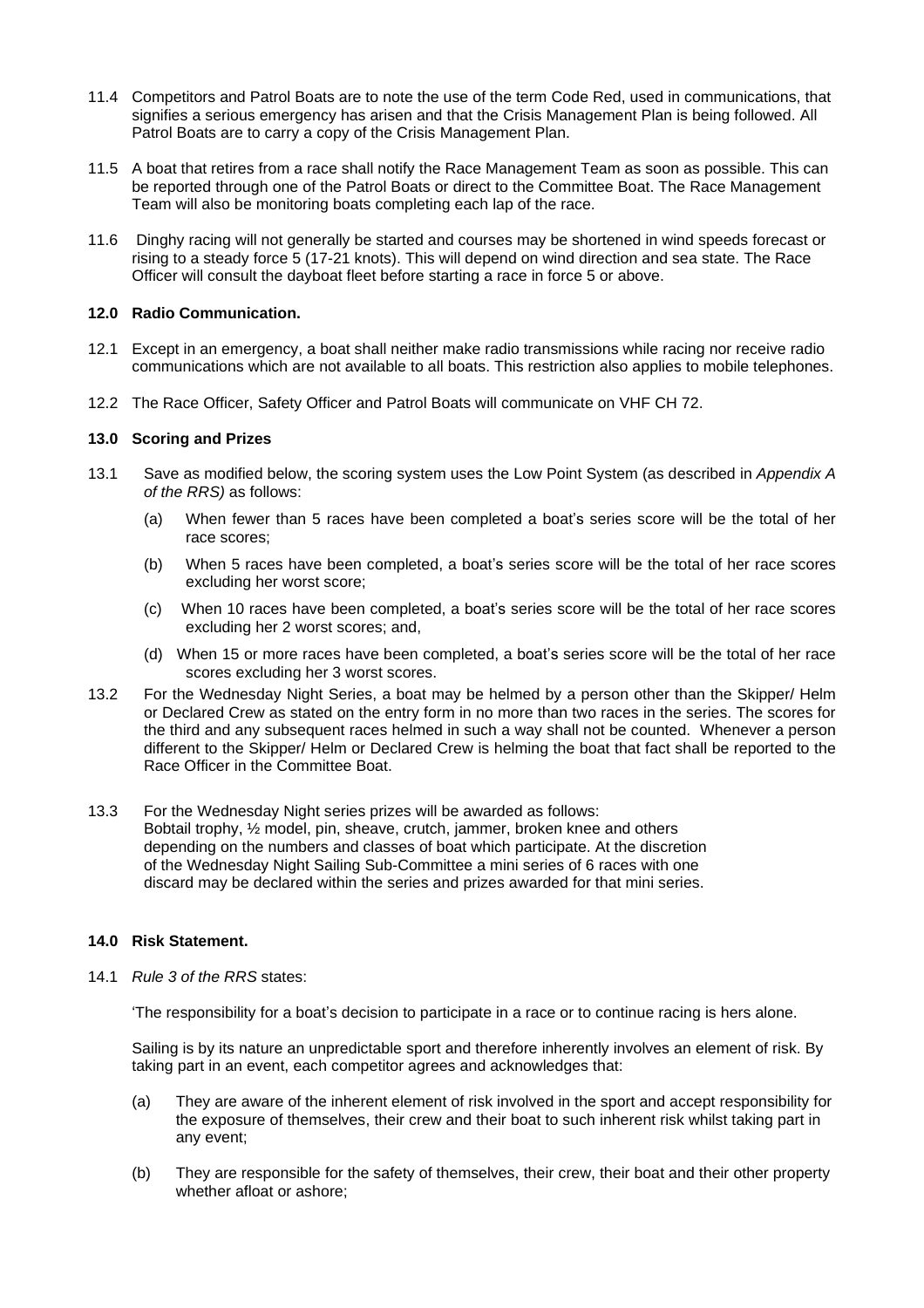- (c) They accept responsibility for any injury, damage or loss to the extent caused by their own actions or omissions;
- (d) Their boat is in good order, equipped to sail in the events and they are fit to participate;
- (e) The provision of a race management team, patrol boats, umpires and other officials and volunteers by the event organiser does not relieve them of their own responsibilities;
- (f) The provision of patrol boat cover is limited to such assistance, particularly in extreme weather conditions, as can be practically provided in the circumstances; and,
- (g) It is their responsibility to familiarise themselves with any risks specific to the racing venue or the event drawn to their attention in any rules and information produced for the venue or event and to attend any safety briefing for the any event.

#### **15.0 Insurance**

15.1 Each participating boat shall be insured with a valid third-party liability insurance with a minimum cover of £3,000,000 per incident or equivalent.

#### **Enclosures:**

- 1. Wednesday Night Series Entry and Declaration Form
- 2. Dinghy Race Entry, Registration & Storage Application Form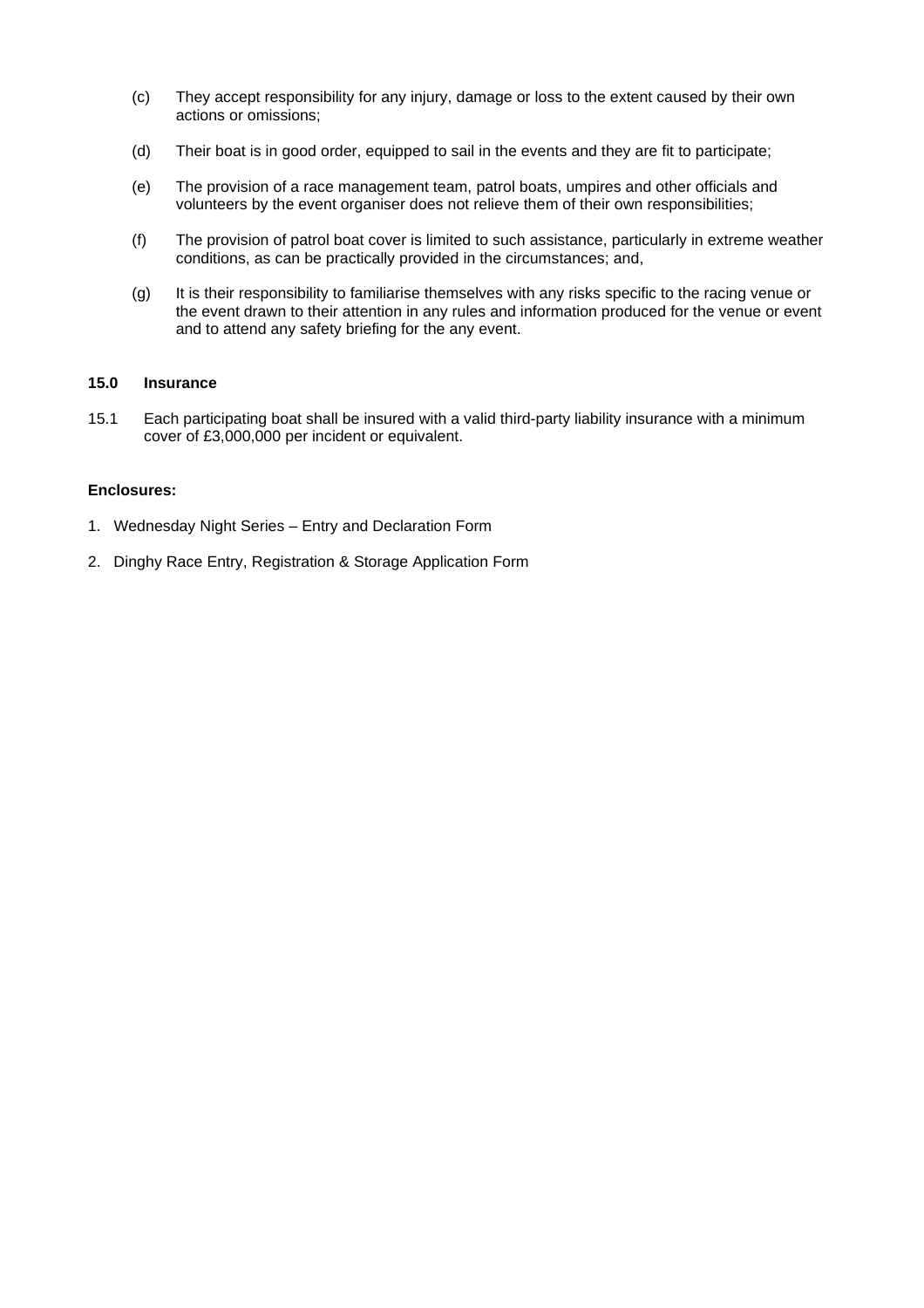# **Wednesday Night Series for Dayboats and Seaworthy Dinghies**

## **Entry and Declaration Form 2022**

| <b>Name of Boat</b> | <b>Sail Number</b>   |
|---------------------|----------------------|
| <b>Make/Class</b>   | <b>Skipper/Helm</b>  |
| <b>Hull Colour</b>  | <b>Declared Crew</b> |

#### **Declaration**

- I agree to pay all fees in advance (mooring, harbour and racing).
- I am aware of and agree that the races will be governed by the current World Sailing Racing Rules, Prescriptions of The National Authority when they apply, the Rules of each class concerned, the Notice of Race, Sailing Instructions and any other applicable rules.
- If alterations likely to affect the handicap are made, such as those to sail plan, rig, mast, ballast, trim I will notify the Rating Authority and the Sub-Committee.
- Before racing I will effect adequate and suitable third-party Insurance to a minimum value of £3,000,000.
- I understand the race organizers shall not be liable for any loss, damage, death or personal injury howsoever caused to the owner/competitor, his skipper or crew, as a result of their taking part in the race or races.
- **Legal liability** 
	- a) By signing this entry form, participants accept that they are responsible for themselves, their crew and their boats, whether afloat or ashore.
	- b) Nothing done by the organizers (i.e. the Club, race management team, patrol craft and anyone helping the event) will relieve participants of their responsibilities.
	- c) By launching (or putting to sea) participants imply the suitability of their boat and the competence of their skipper and crew for the expected forecast conditions.
	- d) The provision of patrol craft does not relieve participants of their responsibilities.
- I will ensure that crew members understand and accept these conditions.

| Signed                     | Date        |
|----------------------------|-------------|
| Surname                    | Forename(s) |
| Address including Postcode |             |
| Email                      | Telephone   |

Entry fee £25.00 for the series (including, for those who are members of the YYC, YYC dayboat races marked in the racing programme)-or £5.00 per race.